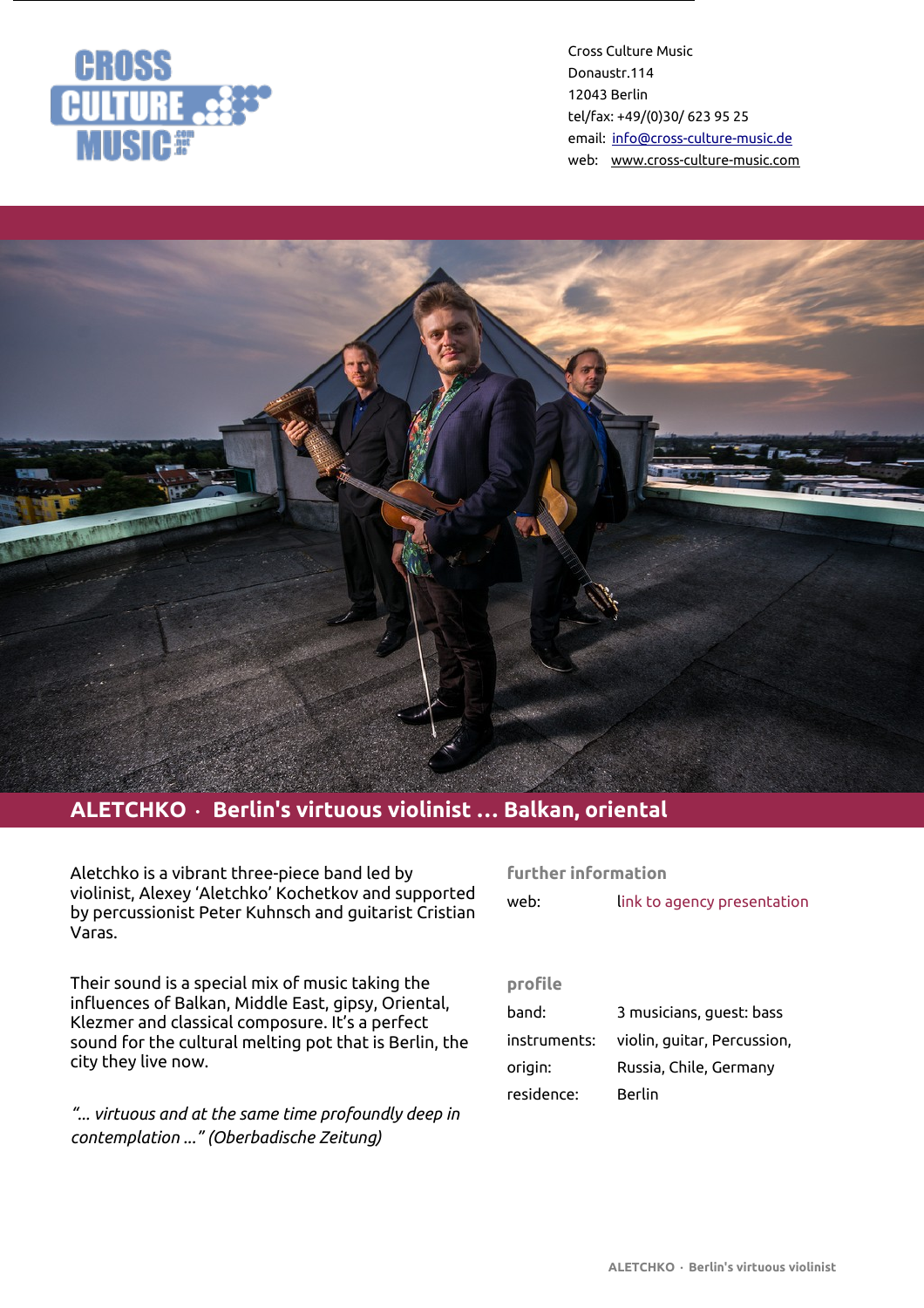

Aletchko's eclectic approach takes you on a musical journey. The violin leads with its aweinspiring fluidity and fast drums and fiery guitar bring out all the varying intensities of their sound.



Aletchko combines the rich, cultural music of old with strands of modern rock and moments of swinging funk. The melodies range from high-energy percussion pieces to thoughtfully sombre, string-centric duets. It's a masterful adaptation of classical Balkan, Oriental and Eastern European compositions blended to a uniquely spirited contemporary style.

Aletchko can make you swinging, stomping your feet, clapping your hands or swaying in calm sea of notes all throughout one performance. The music has a way of connecting people through a style of music created generations ago, from many different countries, but now coming together in the beautiful German capital.

Their music is ideal for weddings, celebrations, street festivals, and galas. It's also great to listen to by yourself and feel a sense of nostalgia for faraway places you may have never even visited.

It's the blending of old cultures and the artful synchronization of their instruments that make Aletchko so fitting in a multi-cultural city like Berlin. The trio have such a connectable sound, it's both rich and lively while at the same time provocatively elegant, so be sure not to miss them!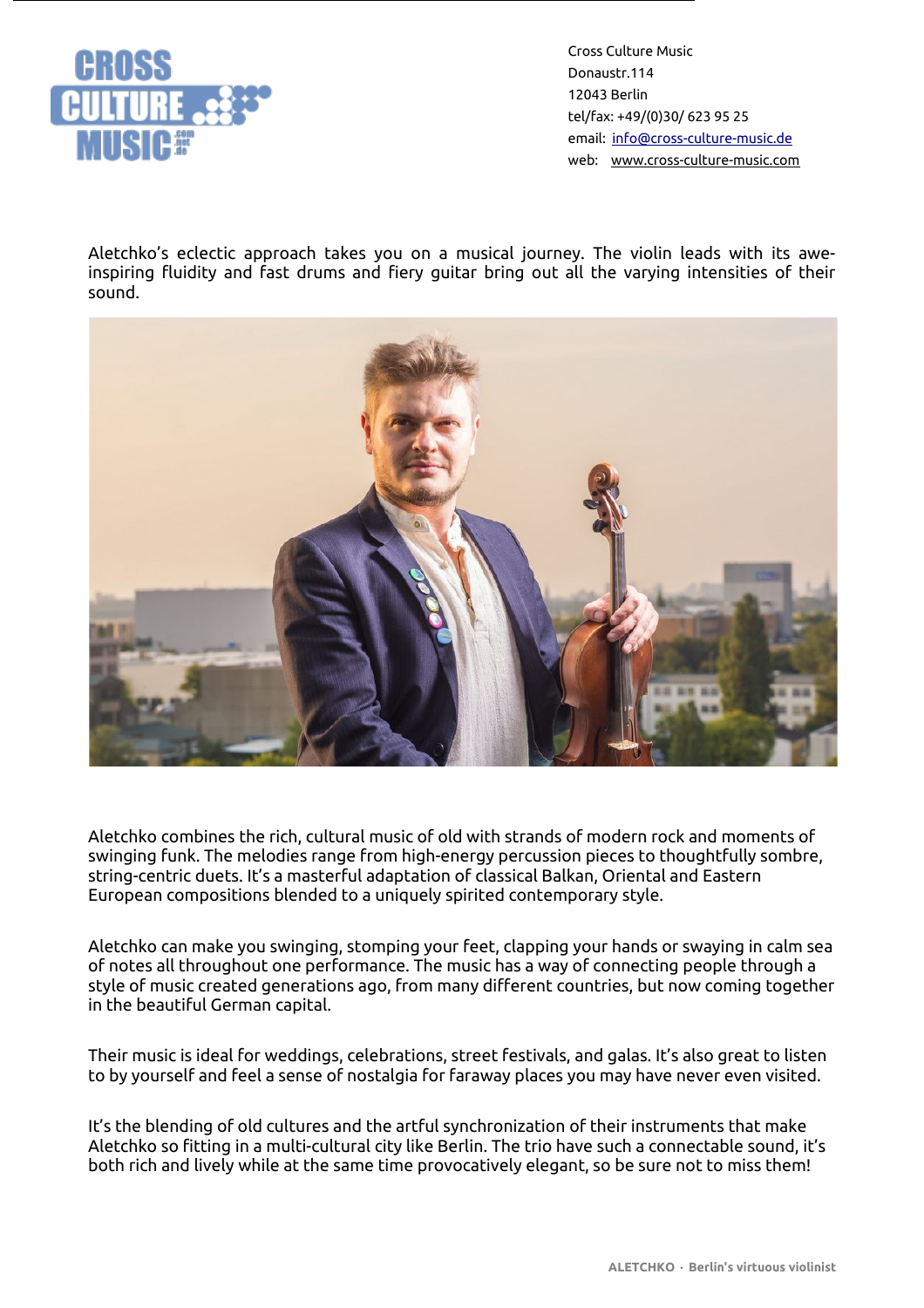

### **Musicians**

#### **Alexey Kochetkov**

Russian-born bandleader, Alexy Kochetkov, was trained at the Smolensk Music College. By 17 he was already traveling with a Russian Country band called "The Country Bandists", who became second in the "European World of Bluegrass Festival" in 2003.

Leaving the Russian winter behind Alexey lived and played for a decade in Israel where he studied at the prestigious Jerusalem Academy of Music and Dance crafting Klezmer and Arabic melodies into his own modern styling. It was here he was given the nickname 'Aletchko'. As he says himself, it reflects his musical personality as a mixture of east and west.

It was in 2010 that Alexey formed his first "La Basta" band and after touring all over Israel and Europe decided to settle in Berlin in 2013. He took his nickname Aletchko and formed a band, as he believes it embodies the inter-cultural fusion, which he brings through his music.

#### **Christian Varas**

Christian Varas is a sensual guitar player from Chile. Trained in classical and flamenco guitar, he compliments "Aletchko" with passionate strumming and elevated solo parts. Varas brings an extra flavor to the band through his soul wrenching harmonies and excellent backing parts full of talent and groove.

#### **Peter Kuhnsch**

Percussionist Peter Kuhnsch is influenced by many different cultures and musical styles just like the rest of the band. These include world music, jazz, contemporary and classical rock. Peter Kuhnsch studied drums and percussion at the University of Theater and Music in Leipzig, where he lectures today. Kuhnsch collaborates with several leading musicians and is constantly on tour both in Germany and abroad.

### **Discography**

Aletchko – Different Stuff 2014 Aletchko – Klezmer aus Berlin 2015